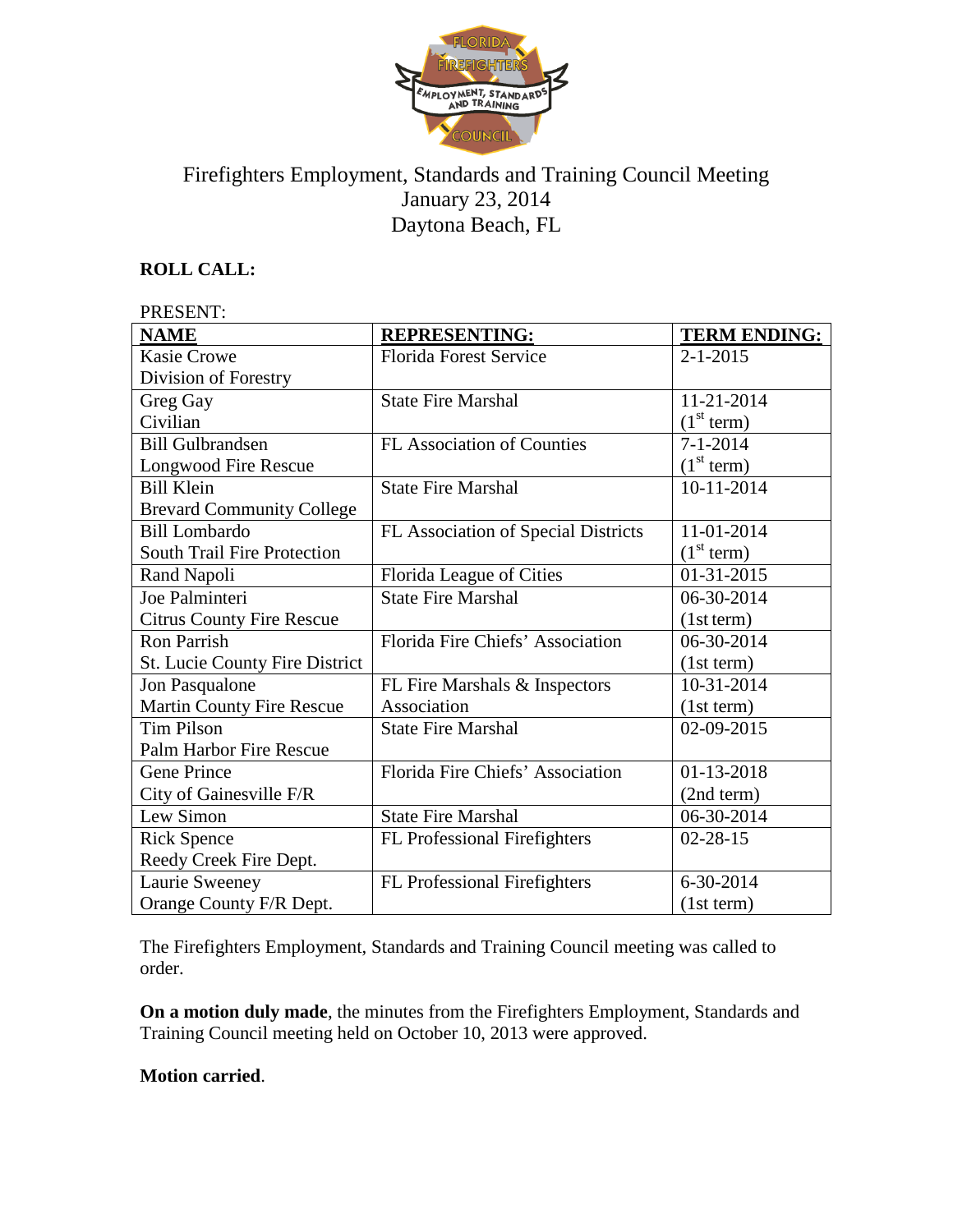## **REPORT FROM DIVISION:** *given by Director, Julius Halas*

- FFII/EMT Program
	- o Each school will determine if they will provide the dual program and how it will be run.
- Fallen Firefighter Memorial, The Capitol, Tallahassee
	- o Artist rendering and brochures available
- 633 Revisions
- Job Task Analysis (Firefighter)

# **REPORT FROM THE BUREAU:** *given by Bureau Chief, Barry Baker, Chief Bill Wentlandt*

- Fire Officer Program Transition
- FFII/EMT Approved for fiscal year 2015
- Firefighter Retention
	- o Settlement Stipulation Agreements being sent out
- FF Retention (40 hour class)
- Fire Safety Officer Certification in rule making process
- FSFC Legislative Budget Requests
	- o 2 Pumpers
	- o Burn Building
	- o Flammable Liquid Pits
	- o ADA Compliance
	- o Lobby Area/Sky Light
- Legislative Budget Requests already approved and continuing
	- o Duct Cleaning
	- o Fencing
	- o Roofing
	- o Landscaping
- Minimum Standards Review Committee Report
	- o Consensus approach
	- o Pre-enrollment requirements
	- o Program content
	- o Program outcome
	- o Surveys
	- o Recommendations

Report available on SFM website. Council members will receive copy via e-mail.

# **OLD BUSINESS:**

- "Audience to Be Heard Criteria"
	- o The Firefighters Employment, Standards and Training Council needs no modifications to current meeting procedures.